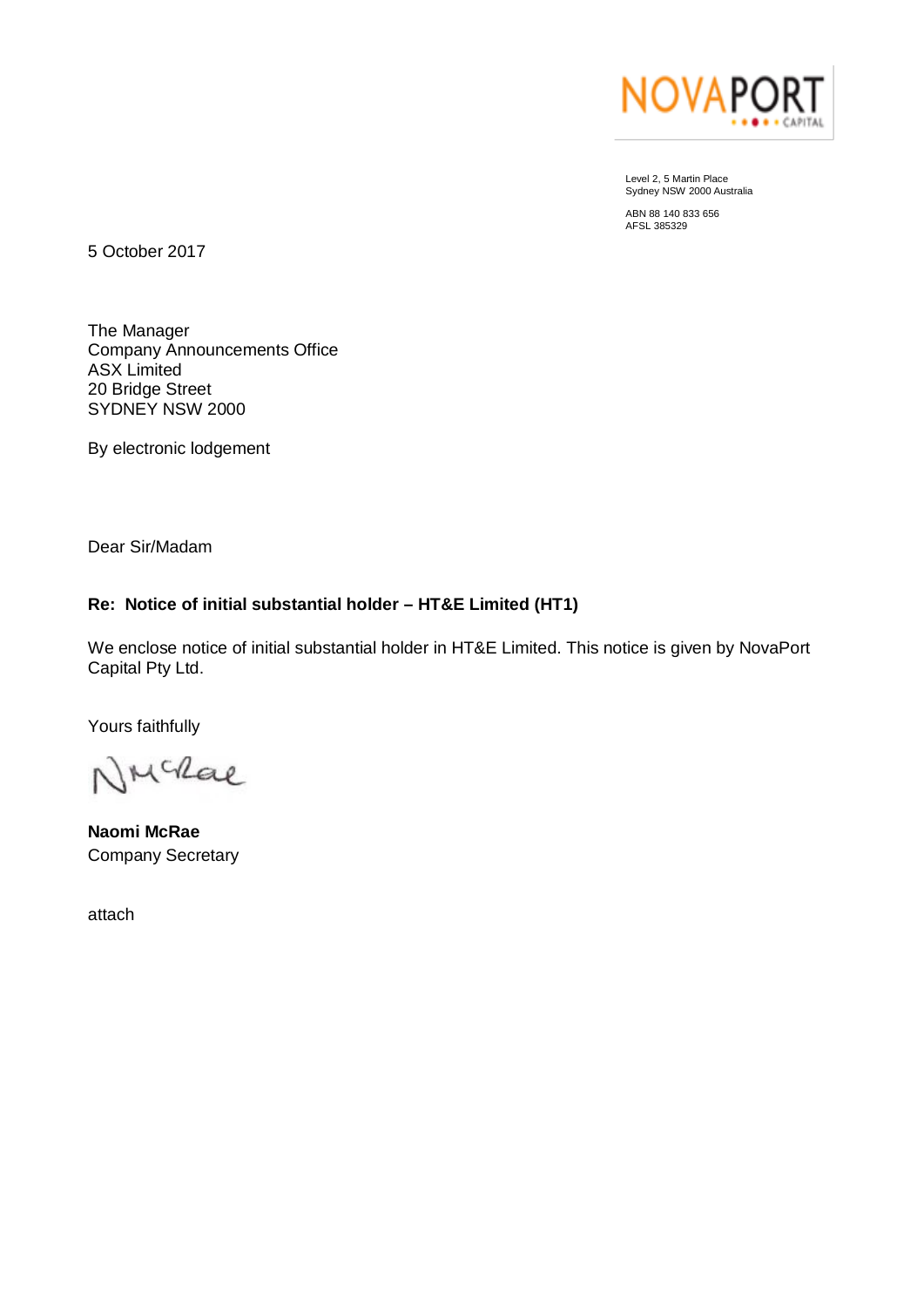## **Form 603**

**Section 671B Corporations Act 2001**

# **Notice of initial substantial holder**

| To CompanyName/Scheme                        | <b>HT&amp;E LIMITED</b>         |  |
|----------------------------------------------|---------------------------------|--|
| <b>ACN/ARSN</b>                              | 008 637 643                     |  |
| 1. Details of substantial holder (1)<br>Name | <b>NovaPort Capital Pty Ltd</b> |  |
| ACN/ARSN (if applicable)                     | 140 833 656                     |  |
| The holder became a substantial holder on    | 03/10/2017                      |  |

#### **2. Details of voting power**

The total number of votes attached to all the voting shares in the company or voting interests in the scheme that the substantial holder or an associate (2) had a relevant interest (3) in on the date the substantial holder became a substantial holder are as follows:

| Class of securities (4)    | Number of securities         | Person's votes (5) | Voting power (6) |  |
|----------------------------|------------------------------|--------------------|------------------|--|
| <b>Ordinary Fully Paid</b> | <b>Same as persons votes</b> | 17.163.393।        | 5.56%            |  |

#### **3. Details of relevant interests**

The nature of the relevant interest the substantial holder or an associate had in the following voting securities on the date the substantial holder became a substantial holder are as follows:

| Holder of relevant interest | Nature of relevant interest (7)                                                                                                              | Class and number of securities |
|-----------------------------|----------------------------------------------------------------------------------------------------------------------------------------------|--------------------------------|
| NovaPort Capital Pty Ltd    | <b>Ordinary Fully Paid securities</b><br>purchased on market and acquired<br>(via off market transfer) by<br><b>NovaPort Capital Pty Ltd</b> | <b>Refer Annexure 1</b>        |

#### **4. Details of present registered holders**

The persons registered as holders of the securities referred to in paragraph 3 above are as follows:

| Holder of relevant interest     | Registered holder of securities     | Person entitled to be registered as<br>holder (8) | Class and number of<br>securities       |  |
|---------------------------------|-------------------------------------|---------------------------------------------------|-----------------------------------------|--|
| <b>NovaPort Capital Pty Ltd</b> | <b>BNP Paribas Nominees</b>         | <b>BNP Paribas Nominees Pty</b>                   | 6,345,872 (Ordinary                     |  |
|                                 | <b>Pty Limited</b>                  | Limited                                           | <b>Fully Paid)</b>                      |  |
| <b>NovaPort Capital Pty Ltd</b> | <b>Citicorp Nominees Pty</b>        | <b>Citicorp Nominees Pty</b>                      | 4,859,418 (Ordinary                     |  |
|                                 | Limited                             | Limited                                           | <b>Fully Paid)</b>                      |  |
| <b>NovaPort Capital Pty Ltd</b> | J P Morgan Nominees                 | J P Morgan Nominees                               | 5,368,308 (Ordinary                     |  |
|                                 | <b>Australia Limited</b>            | <b>Australia Limited</b>                          | <b>Fully Paid)</b>                      |  |
| <b>NovaPort Capital Pty Ltd</b> | <b>National Nominees</b><br>Limited | <b>National Nominees Limited</b>                  | 589,795 (Ordinary<br><b>Fully Paid)</b> |  |

#### **5. Consideration**

The consideration paid for each relevant interest referred to in paragraph 3 above, and acquired in the four months prior to the day that the substantial holder became a substantial holder is as follows:

| Holder of relevant interest     | Date of acquisition | Consideration (9) |          | Class and number of<br>securities |
|---------------------------------|---------------------|-------------------|----------|-----------------------------------|
|                                 |                     | Cash              | Non-cash |                                   |
| <b>NovaPort Capital Pty Ltd</b> | <b>IRefer</b>       | Refer             |          | <b>IRefer</b>                     |
|                                 | <b>IAnnexure 1</b>  | lAnnexure 1       |          | lAnnexure 1                       |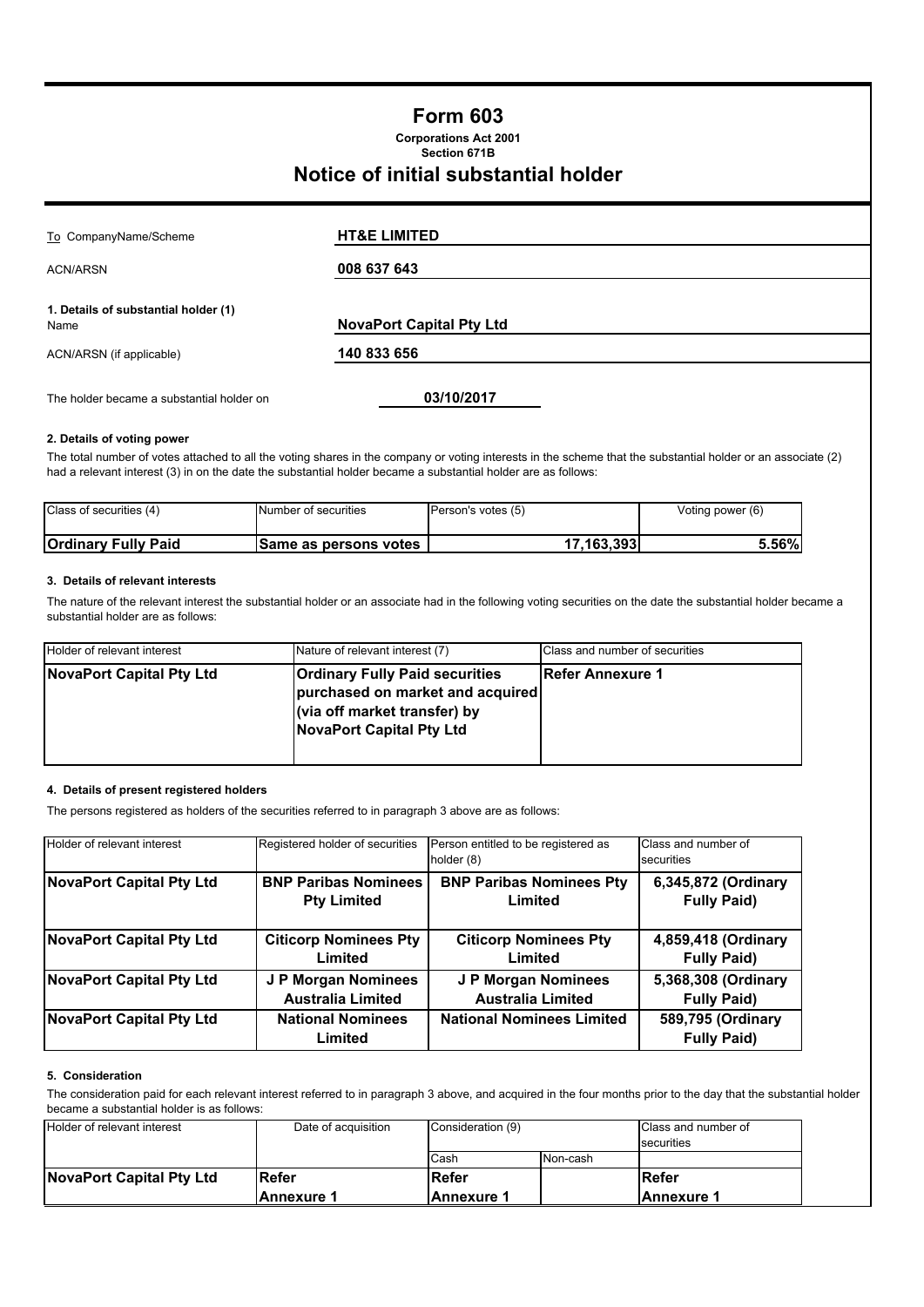#### **6. Associates**

| .                                                           |                                                                                                             |  |
|-------------------------------------------------------------|-------------------------------------------------------------------------------------------------------------|--|
|                                                             | The reasons the persons named in paragraph 3 above are associates of the substantial holder are as follows: |  |
| Name and ACN/ARSN (if applicable)                           | Nature of association                                                                                       |  |
| N/A                                                         | <b>N/A</b>                                                                                                  |  |
| 7. Addresses                                                |                                                                                                             |  |
| The addresses of persons named in this form are as follows: |                                                                                                             |  |

| <b>Name</b>              | Address                                  |
|--------------------------|------------------------------------------|
| NovaPort Capital Pty Ltd | Level 2, 5 Martin Place, Sydney NSW 2000 |
|                          |                                          |

### **Signature**

| print name | Naomi McRae | capacity | <b>Company Secretary</b> |  |
|------------|-------------|----------|--------------------------|--|
|            |             |          |                          |  |
|            |             |          |                          |  |
|            |             |          |                          |  |
| sign here  |             | date     | 05/10/2017               |  |

#### **DIRECTIONS**

(1) If there are a number of substantial holders with similar or related relevant interests (eg. a corporation and its related corporations, or the manager and trustee of an equity trust), the names could be included in an annexure to the form. If the relevant interests of a group of persons are essentially similar, they may be referred to throughout the form as a specifically named group if the membership of each group, with the names and addresses of members is clearly set out in paragraph 7 of the form.

(2) See the definition of "associate" in section 9 of the Corporations Act 2001.

(3) See the definition of "relevant interest" in section s608 and 671B(7) of the Corporations Act 2001.

(4) The voting shares of a company constitute one class unless divided into separate classes.

(5) The total number of votes attached to all the voting shares in the company or voting interests in thescheme (if any) that the person or an associate has a relevant interest in.

(6) The person's votes divided by the total votes in the body corporate or scheme multiplied by 100.

#### (7) Include details of:

(a) any relevant agreement or other circumstances by which the relevant interest was acquired. If subsection 671B(4) applies, a copy of any document setting out the terms of any relevant agreement, and a statement by the person giving full and accurate details of any contract, scheme or arrangement, must accompany this form, together with a written statement certifying this contract, scheme or arrangement; and

(b) any qualification of the power of a person to exercise, control the exercise of, or influence the exercise of, the voting powers or disposal of the securities to which the relevant interest relates (indicating clearly the particular securities to which the qualification applies).

See the definition of "relevant agreement" in section 9 of the Corporations Act 2001.

(8) If the substantial holder is unable to determine the identity of the person (eg. if the relevant interest arises because of an option) write "unknown".

(9) Details of the consideration must include any and all benefits, money and other, that any person from whom a relevant interest was acquired has, or may, become entitled to receive in relation to that acquisition. Details must be included even if the benefit is conditional on the happening or not of a contingency. Details must be included of any benefit paid on behalf of the substantial holder or its associate in relation to the acquisitions, even if they are not paid directly to the person from whom the relevant interest was acquired.